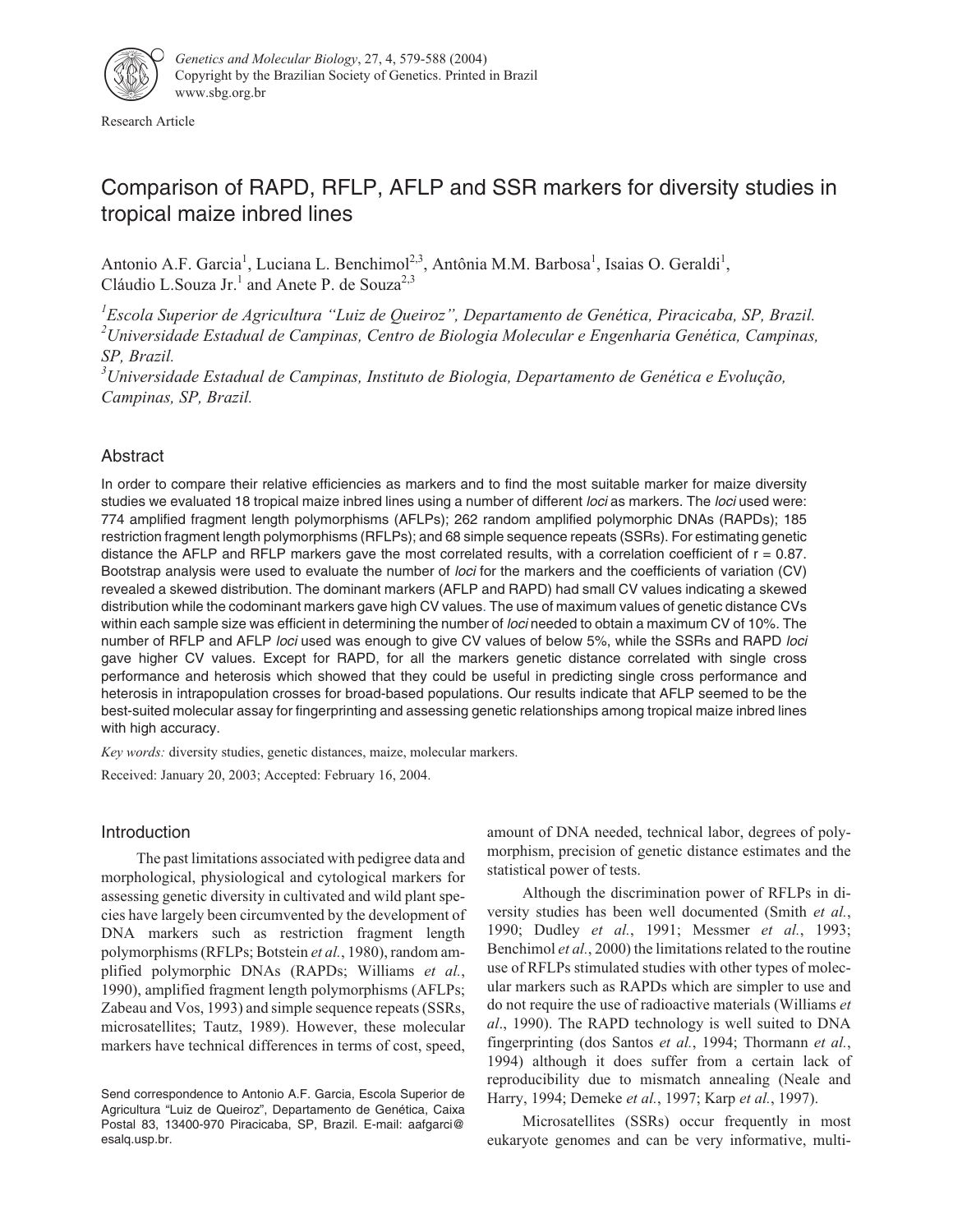allelic and reproducible (Vos *et al*., 1995; Senior and Heun, 1993) and were suggested in order to overcome the limitations associated with RFLP and RAPD. The application of SSR techniques to plants depends on the availability of suitable microsatellite markers, which have been developed for species such as soybean (Rongwen *et al*., 1995), rice (Zhao and Kochert, 1993), maize (Taramino and Tingey, 1996) and the common bean (Yu *et al*., 2000). Morgante and Olivieri (1993) stated that in soybean the amount of information given by SSR *loci* in relation to a comparable number of RFLP *loci* is given by the estimated number of alleles (4.25 per *locus* for SSR as opposed to 2.15 per *locus* for RFLP). Wu and Tanskley (1993) stating that the heterozygosity of SSRs is seven to ten times higher than that of RFLPs.

The AFLP technique is more laborious and time consuming than RAPD methods but is also more reliable, AFLP being able to detect a large number of polymorphic bands in a single lane rather than high levels of polymorphism at each *locus* such as is the case for SSR methods. Although this lower sensibility in detecting informative genotypic classes might be associated with the inability to distinguish heterozygotes from homozygotes because of binary scored AFLPs, Gerber *et al.* (2000) suggest that the high numbers of polymorphic *loci* revealed by AFLP methods counterbalance the loss of information resulting from dominance, while Garcia-Mas *et al.* (2000) showed that AFLPs had higher efficiency in detecting polymorphism than either RAPD or RFLP markers. It is also known that the AFLP technique has lower initial costs and is more transferable across species than SSR methods. Techniques based on AFLPs have been applied to genome mapping (Zimnoch-Guzowska *et al.*, 2000), DNA fingerprinting (Powell *et al.*, 1996), genetic diversity studies (Russell *et al.*, 1997) and parentage analysis (Gerber *et al.*, 2000; Lima *et al.*, 2001).

Comparisons of different DNA markers for diversity studies in maize (Hahn *et al.*, 1995; Smith *et al.*, 1997; Ajmone Marsan *et al.*, 1998; Pejic *et al.*, 1998), barley (Russell *et al.*, 1997), wheat (Bohn *et al.*, 1999), cruciferous species (dos Santos *et al.*, 1994; Thormann *et al.*, 1994), potato (Mc Gregor *et al.*, 2000), sorghum (Yang *et al.*, 1996) and rice (Davierwala *et al.*, 2000) have tried to evaluate the relative efficiencies of the different techniques available. However, in the case of maize, tropical and temperate populations differ from each other because tropical populations usually originate from composites with higher genetic variability and, most of the time, it is difficult to allocate tropical composites to well-defined heterotic groups by phenotypic evaluation. Due to this uniqueness, molecular markers have been very useful in genetic evaluations and assignment of tropical maize inbred lines to heterotic groups.

The objectives of the study described in this paper were: i) compare the level of information provided by

RFLP, RAPD, SSR and AFLP markers for estimating genetic similarities in tropical maize inbred lines; ii) evaluate the minimum number of *loci* of each marker needed to accurately represent genetic distance between inbred lines; iii) compare the genetic distances (GD) obtained with the different marker system; iv) compare the usefulness of these four markers in predicting single-cross hybrid performance by means of genetic distance estimates.

## Materials and Methods

#### Plant material and DNA isolation

Eighteen  $S_3$  selected inbred lines from two divergent tropical maize populations (eight from BR-105 and ten from BR-106) previously had their genetic distances surveyed using four different marker systems (Lanza *et al.*, 1997; Benchimol *et al.*, 2000; Barbosa *et al*., 2003). The BR-105 population is an early-maturing synthetic with orange flint kernels while the BR-106 population is an earlymaturing composite with yellow dent kernels, both populations having shown high levels of heterosis when crossed and were assigned to distinct heterotic groups by Naspolini Fº *et al.*, (1981) and Souza Jr. *et al.*, (1993). Detailed descriptions of these populations are given in Lanza *et al.* (1997) and Rezende and Souza Jr. (2000).

Total genomic DNA was isolated from a bulk of five-week-old leaf tissue taken from 16 plants of each line, then being isolated and purified by the method of Hoisington *et al.* (1994).

#### Molecular analysis

The way the RAPD data was obtained and a description of the data is given in Lanza *et al.* (1997). Thirty-two primers showing reproducible polymorphism were selected and used for scoring the 18 inbred lines. When performing RAPD analysis, each band was considered as one *locus*. How the RFLP data were obtained and the data itself is given in Benchimol *et al.* (2000). Briefly, a total of 185 clone-enzyme combinations were analyzed, the maize genome being saturated (20 cM intervals) with at least one RFLP probe selected by its map location on each chromosome. Each probe-enzyme combination (EPC) was considered a *locus* and each unique RFLP banding pattern a distinct variant. Barbosa *et al.* (2003) describes how the AFLP and SSR profiles were obtained and also give the data produced. For the AFLP method 20 primer combinations were used and binary scored (1 or 0) with each band being considered a *locus* while for the SSR method 68 polymorphic primers were used with the binary data being converted into a genotypic matrix which was used to identify alleles and their respective *loci*.

## Data analysis

Both dominant markers (RAPD and AFLP) were used to calculate the genetic distances between the 18 in-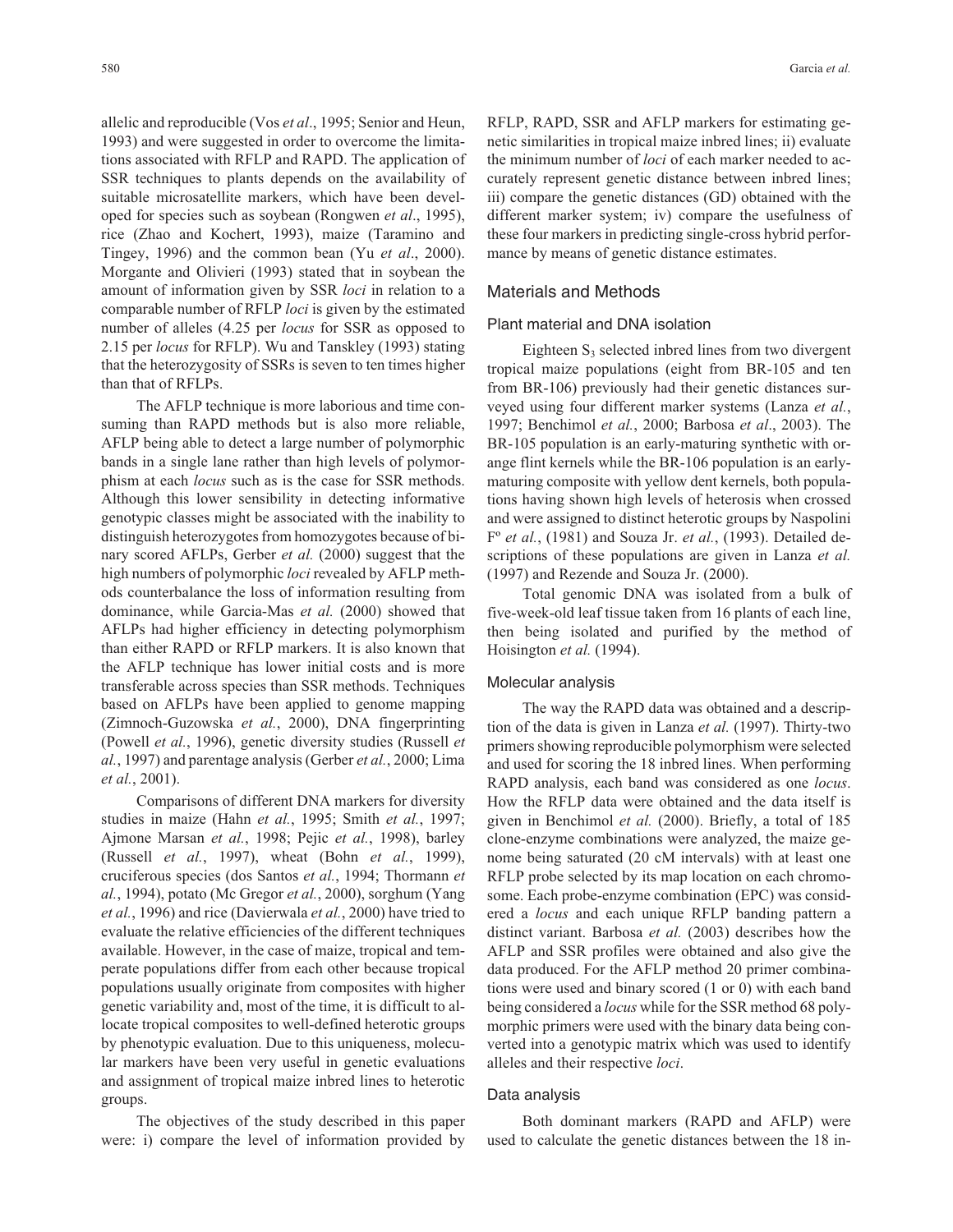bred lines using the complement of the Jaccard's similarity coefficient (Jaccard, 1908) which takes into account the presence or absence of bands. In this method, cooccurrences are divided by the total number of evaluated *loci* (excluding the negative co-occurrences) and thus can be interpreted as the proportion of coincidences in relation to the total number of evaluated *loci*. Jaccard similarities were calculated using version 2.0j of the NTSYS-PC computer package (Exeter software, NY; Rolf, 1997). The genetic distances for the codominant markers (RFLP and SSR) were calculated using the modified Roger's distance (MRD; Goodman and Stuber, 1983) based on the allele frequency of each *locus* which considers the amount of genetic diversity and expresses the quantity of diversity present in each *locus* or allele, calculations being made using version 1.3 of the TFPGA sotware (Miller, 1997).

Pearson's correlation coefficient was calculated for the genetic distances, single cross performance and heterosis as previously described by Benchimol *et al*. (2000). The information content of each marker system was calculated for each marker and *locus* using the polymorphism information content (PIC) (Lynch and Walsh, 1998) which provides an estimate of the discriminating power of a *locus* by taking into account not only the number of alleles that are expressed but also their relative frequencies. Calculations were made using the following formula:  $\text{PIC} = 1 - \sum f_i^2$  $i = 1$  $= 1 - \sum_{n=1}^{n}$  $1-\sum_{i=1} f_i^2$ , where  $f_i$  is the frequency of the i<sup>th</sup> allele.

Bootstrap analysis was used to verify if the number of polymorphic *loci* evaluated was high enough to provide accurate genetic distance estimates (King *et al.*, 1993; Halldén *et al.*, 1994). To determine the sampling variance of the genetic distances produced by the different molecular data sets we performed bootstrap analysis using a decreasing number of *loci* (for codominant markers) or bands (for dominant markers). For each specific number of *loci* or bands used the polymorphic markers were submitted to 500 random samplings with replacement (bootstrap samples) and genetic distances were obtained for each bootstrap

sample (Tivang *et al.*, 1994). Each band visualized on the gel was considered to be the re-sampling unit for dominant markers because for these markers each band is related to one *locus*. Codominant markers relate each band to an allele, and therefore the boostrap was applied among *locus*.

The coefficient of variation (CV) for all 500 genetic distances across the bootstrap samples was estimated for each specific number of *loci* or bands sampled, a computer program for performing these analyses being set up using the 'RANNUNI' function of the SAS system (Version 8.0; SAS Institute, 1999). For each marker system (AFLP, RAPD, RFLP and SSR) the exponential function was adjusted to estimate the number of *loci* needed to obtain a 10% CV. We used the median and maximum coefficient of variation values to evaluate the accuracy of the genetic distance estimates because although the mean coefficient of variation is often used in the literature caution is needed when dealing with molecular marker data for which there is no assurance that the CVs values are distributed symmetrically.

## **Results**

#### Levels of polymorphism

All of the 18 maize inbred lines studied by us had previously been investigated using the four different marker systems (RAPD: Lanza *et al*., 1997; RFLP: Benchimol *et al*., 2000; AFLP and SSR: Barbosa *et al*., 2003), the estimated means and ranges of the genetic distances and the level of polymorphism produced by each of the marker systems for the possible combinations of crosses between lines BR-105 and BR-106 being summarized in Tables 1 and 2. In the work of Lanza *et al*. (1997), Benchimol *et al*. (2000) and Barbosa *et al*. (2003) the total number of assays ranged from 20 primer combinations for the AFLP method to 185 probe/enzyme combinations for the RFLP method, with the total number of polymorphic bands ranging from 200 for SSR to 973 for RFLP (Table 2). Since the RAPD and AFLP markers were dominant they could only express the theoretical maximum of two alleles per *locus,* whereas because

**Table 1** - Mean and range of the genetic distance values for different maize crosses calculated using data from random amplified polymorphic DNA (RAPD), restriction fragment length polymorphism (RFLP), amplified fragment length polymorphism (AFLP) and simple sequence repeat (SSR) markers. The Jaccard similarity coefficient was used for dominant markers and Roger's modified distance for codominant markers.

|                 |     | Genetic distance |               |             |               |      |               |      |               |  |
|-----------------|-----|------------------|---------------|-------------|---------------|------|---------------|------|---------------|--|
|                 |     | <b>RAPD</b>      |               | <b>RFLP</b> |               | AFLP |               |      | <b>SSR</b>    |  |
| Crosses         | N   | Mean             | Range         | Mean        | Range         | Mean | Range         | Mean | Range         |  |
| BR-105 x BR-105 | 28  | 0.58             | $0.29 - 0.77$ | 0.69        | $0-57-0.76$   | 0.53 | $0.29 - 0.62$ | 0.60 | $0.48 - 0.69$ |  |
| BR-106 x BR-106 | 45  | 0.59             | $0.11 - 0.77$ | 0.71        | $0.39 - 0.80$ | 0.54 | $0.09 - 0.68$ | 0.63 | $0.17 - 0.77$ |  |
| BR-105 x BR 106 | 80  | 0.63             | $0.47 - 0.75$ | 0.77        | $0.72 - 0.83$ | 0.62 | $0.52 - 0.70$ | 0.66 | $0.54 - 0.76$ |  |
| Among all       | 153 | 0.60             | $0.11 - 0.77$ | 0.74        | $0.39 - 0.83$ | 0.58 | $0.09 - 0.70$ | 0.64 | $0.17 - 0.77$ |  |

Data from: RAPD, Lanza *et al.*, (1997); RFLP, Benchimol *et al.* (2000); AFLP and SSR, Barbosa *et al.* (2003).  $N =$  number of crosses.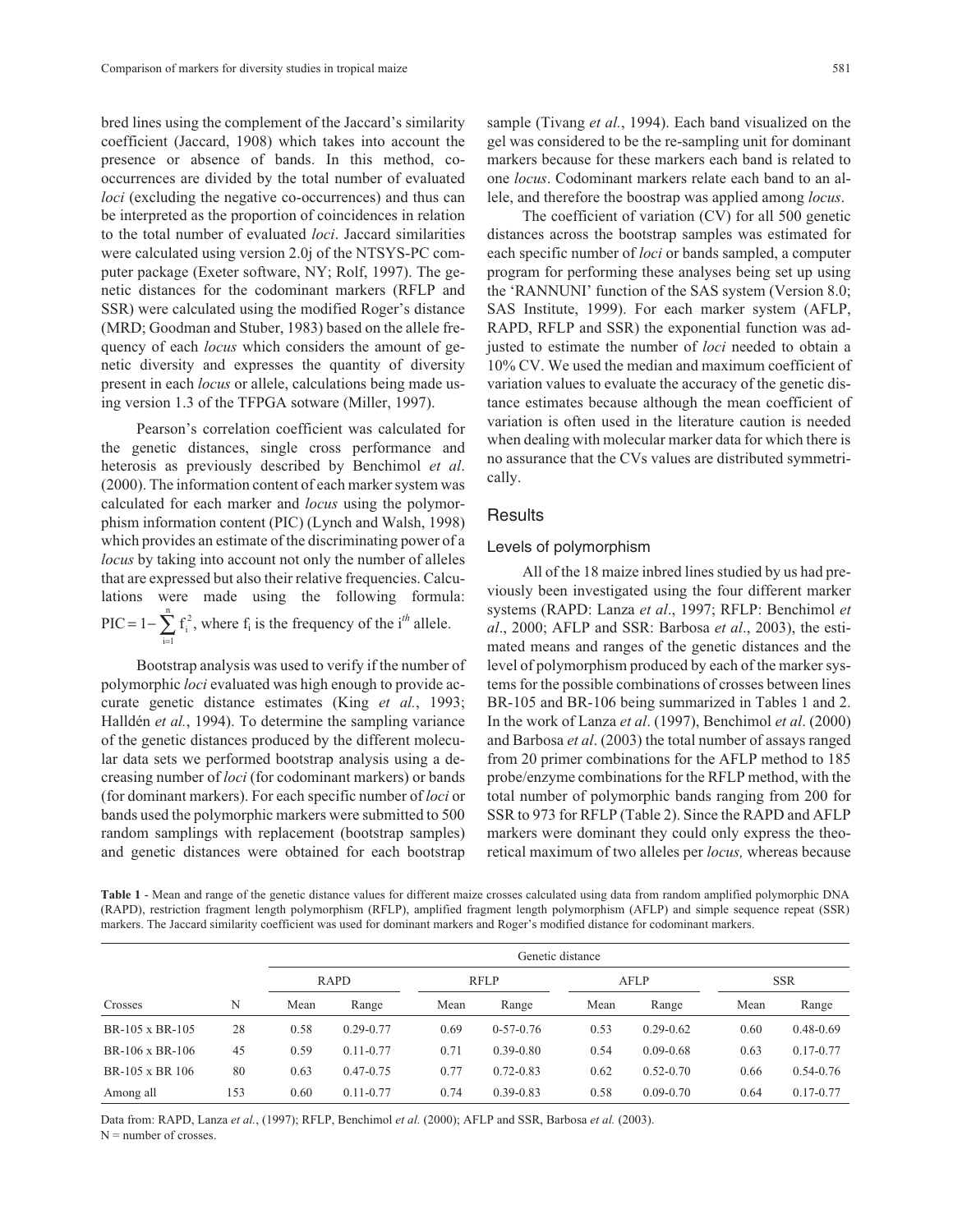|                                     | Marker system  |                      |                            |                    |  |  |  |
|-------------------------------------|----------------|----------------------|----------------------------|--------------------|--|--|--|
| Parameters                          | RAPD (primers) | RFLP (probe/enzymes) | AFLP (primer combinations) | SSR (primer pairs) |  |  |  |
| Number of assays                    | 32             | 185                  | 20                         | 68                 |  |  |  |
| Number of polymorphic bands         | 262            | 973                  | 774                        | 200                |  |  |  |
| Number of loci                      | $262^{\circ}$  | 185                  | $774$ <sup>a</sup>         | 68                 |  |  |  |
| Average number of alleles per locus | 2.0            | 5.26                 | 2.0                        | 2.94               |  |  |  |

**Table 2** - Levels of polymorphism in 18 maize inbred lines evaluated using random amplified polymorphic DNA (RAPD), restriction fragment length polymorphism (RFLP), amplified fragment length polymorphism (AFLP) and simple sequence repeat (SSR) markers.

Data from: RAPD, Lanza *et al.* (1997); RFLP, Benchimol *et al.* (2000); AFLP and SSR, Barbosa *et al.* (2003).

Key: Each band corresponds to a locus for RAPD and AFLP and to an allele for RFLP and SSR.

a Theoretical maximum number of loci.



**Figure 1** - Distribution of polymorphism information content (PIC) data for different maize crosses. The data was obtained using random amplified polymorphic DNA (RAPD), restriction fragment length polymorphism (RFLP), amplified fragment length polymorphism (AFLP) and simple sequence repeat (SSR) markers. SD= standard deviation.

the RFLP and SSR markers were codominant these markers could express different values of alleles per *locus*.

#### Polymorphism information content

The RFLP and SSR polymorphism information content (PIC) means were higher than the RAPD and AFLP means (Figure 1). Differences in the distribution profiles also occurred between dominant and codominant markers, with dominant markers having higher standard deviations than codominant markers. The differences between minimum and maximum PIC values were lower for RFLP and SSR than for AFLP and RAPD. The RFLP markers gave

the highest mean PIC value for all *loci* (PIC = 0.96) and the SSR markers the second highest ( $\text{PIC} = 0.89$ ), with the dominant RAPD (PIC =  $0.75$ ) and AFLP (PIC =  $0.73$ ) markers having mean PIC values of almost the same magnitude.

# Correlations between genetic distances measured with different markers

The highest Pearson correlation value (Figure 2) was that between the AFLP and RFLP genetic distances  $(r = 0.87)$  and it seems that these two markers are the most similar type of markers in terms of the magnitude of the ge-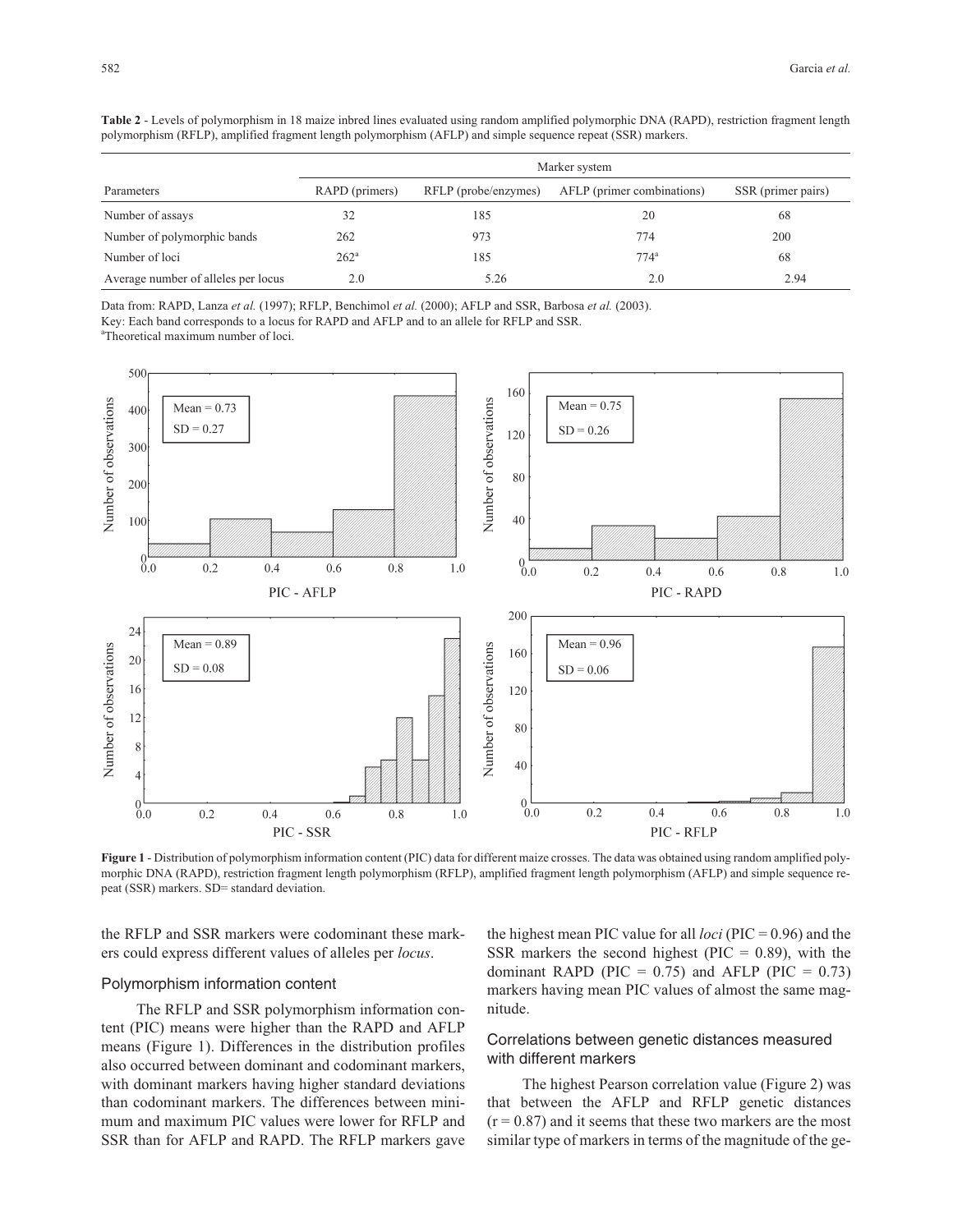

**Figure 2** - Pearson correlation coefficient (r) estimates between genetic distances (GD) obtained using random amplified polymorphic DNA (RAPD), restriction fragment length polymorphism (RFLP), amplified fragment length polymorphism (AFLP) and simple sequence repeat (SSR) markers.

netic distances produced. The SSR and AFLP markers produced the second highest correlation value  $(r = 0.78)$ , followed by SSR and RFLP  $(r = 0.71)$ , RFLP and RAPD  $(r = 0.50)$  RAPD and AFLP  $(r = 0.48)$ , with the SSR and RAPD markers having the lowest value  $(r = 0.33)$ . The RAPD markers were clearly the most distinct type of marker because the correlation values involving this marker were equal to or lower than 0.5 while the other markers showed tight association patterns between each other.

### Bootstrap analysis

As expected, the magnitude of the coefficient of variation (CV) values decreased as the number of polymorphic *loci* (bands) evaluated increased. Within each sample (*i.e.* the number of *loci* examined for each marker system) the

distribution of the genetic distance CVs were skewed for all the systems examined, with dominant markers tending to have lower CV values and be skewed to the left while codominant markers had higher CV values and tended to be skewed to the right (Figure 3). Because the mean is not a good indicator of central tendency for skewed data we calculated the minimum number of *loci* necessary for an accurate representation of the genetic distances by fitting an exponential function based on the mean, median and maximum CV values of the genetic distances obtained by bootstrap sampling to the data for each marker, the results of this analysis being given in the Boxplots shown in Figure 3. We used the median CV value to calculate the following: the sample size (number of *loci* or Bands*)* required so that 50% of the genetic distance values had CV values less than  $10\%$  (n<sub>median</sub>); the sample size needed so that no genetic dis-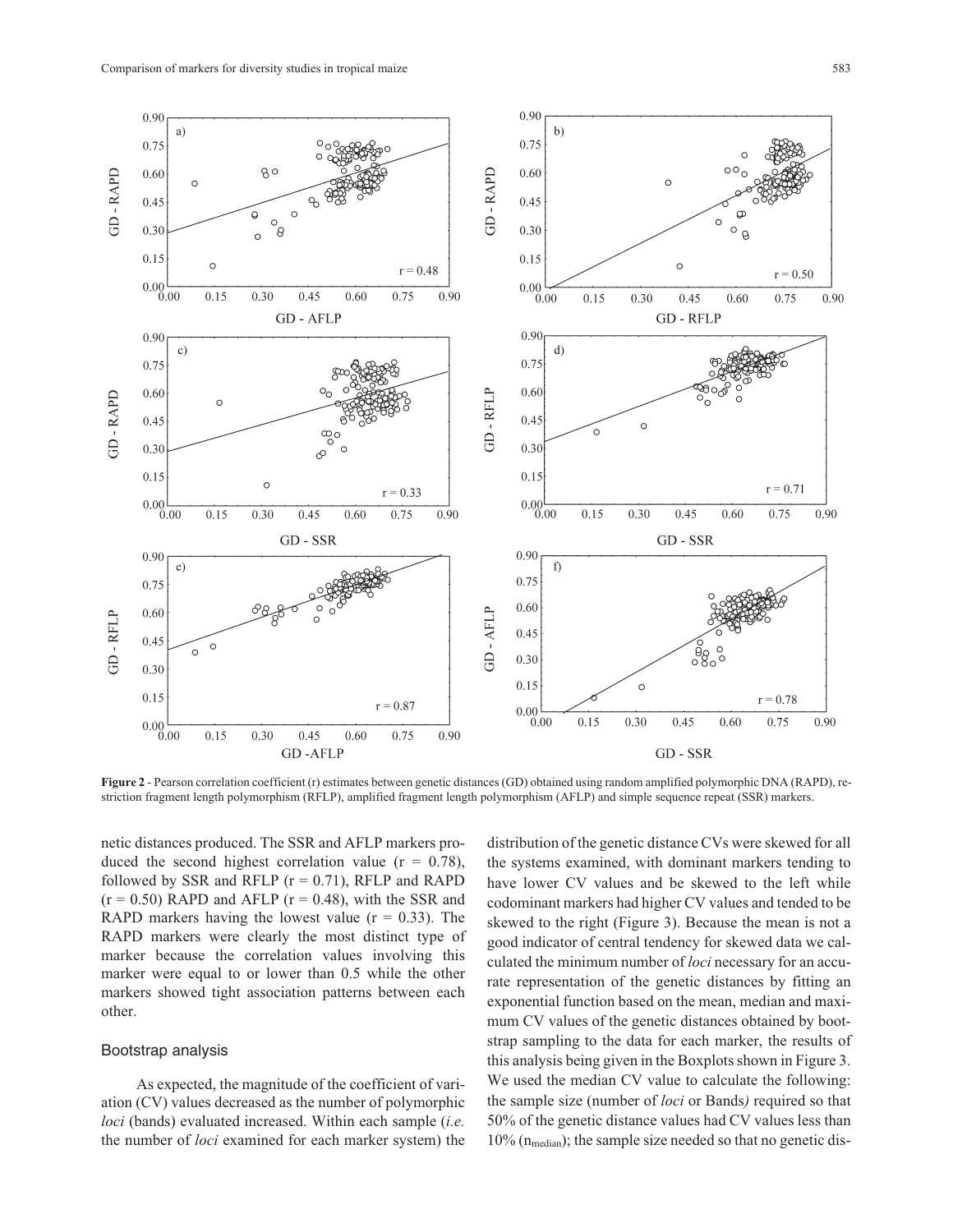

**Figure 3** - Boxplots showing sampling variation of the genetic distances (GD) values between different maize inbred lines using bootstrap analysis across different marker systems. Key: a, c = dominant markers; b, d = codominant markers; x = number of loci;  $y_{\text{max}}$  = exponential function adjusted relative to the highest coefficient of variation (CV) value;  $y_{median} =$  exponential function adjusted relative to the median CV value; RAPD = random amplified polymorphic DNA; RFLP = restriction fragment length polymorphism; AFLP = amplified fragment length polymorphism; SSR = simple sequence repeat markers.

tance value had a CV of more than  $10\%$  ( $n_{\text{maximum}}$ ); and the sample size required for all genetic distances to have an average CV of  $10\%$  (n<sub>mean</sub>) (Figure 3). The results obtained based on the adjusted functions (except for the mean CV) shown in Figure 3 are presented in Table 3.

# Correlation of genetic distance with  $F<sub>1</sub>$  grain yield and heterosis

The correlations between genetic distances and grain yield (Table 4) showed a similar pattern for the RFLP, SSR and AFLP markers, correlation being high (0.82 to 0.91, significant at  $p = 0.01$ ) for intrapopulation BR-106 crosses, moderate (0.39 (not significant) to 0.52, significant at

**Table 3** - Sample size (number of loci or bands) required so that genetic distance values will have the specified coefficient of variation values.

|                                                | Sample size<br>(number of loci or bands sampled) |      |      |     |  |
|------------------------------------------------|--------------------------------------------------|------|------|-----|--|
| Coefficient of variation                       | R A PD                                           | RFLP | AFLP | SSR |  |
| Average of $10\%$ ( $n_{mean}$ )               | 262                                              | 15   | 232  | 29  |  |
| 50% less than $10\%$ ( $n_{\text{median}}$ )   | 229                                              | 13   | 244  | 26  |  |
| 100% less than $10\%$ ( $n_{\text{maximum}}$ ) | 551                                              | 100  | 407  | 137 |  |

Key: RAPD = random amplified polymorphic DNA; RFLP = restriction fragment length polymorphism; AFLP = amplified fragment length polymorphism;  $SSR =$  simple sequence repeat.

 $p = 0.05$ ) for intrapopulation BR-105 crosses and low (0.16) to 0.29, not significant) for the interpopulation BR-105 x BR-106 crosses. For the RAPD markers correlation was moderate for intrapopulation BR-106 crosses (0.56, significant at  $p = 0.01$ ) and intrapopulation BR-105 crosses (0.60, significant at  $p = 0.05$ ) but low (0.16, not statistically significant) for the interpopulation BR-105 x BR-106 crosses (Table 4). Similar patterns were observed for genetic distance and heterosis.

#### **Discussion**

Similar levels of genetic distance estimates were obtained using the RAPD, AFLP and SSR markers. The highest genetic distance values occurred with crosses between inbred lines from different heterotic groups (BR-105 x BR-106), these results agreeing with the high level of heterosis exhibited when these populations are intercrossed (Naspolini Fº *et al.*, 1981; Souza Jr. *et al.*, 1993). Although similar average genetic distance values were obtained for the BR-105 and BR-106 intrapopulation crosses, the BR-106 crosses showed the widest range of genetic distances with all of the four different markers assayed; probably because of the broader genetic base of the BR-106 population. Brazilian breeding programs have exploited the genetic diversity of the BR-106 population and demonstrated that high performance cultivars can be obtained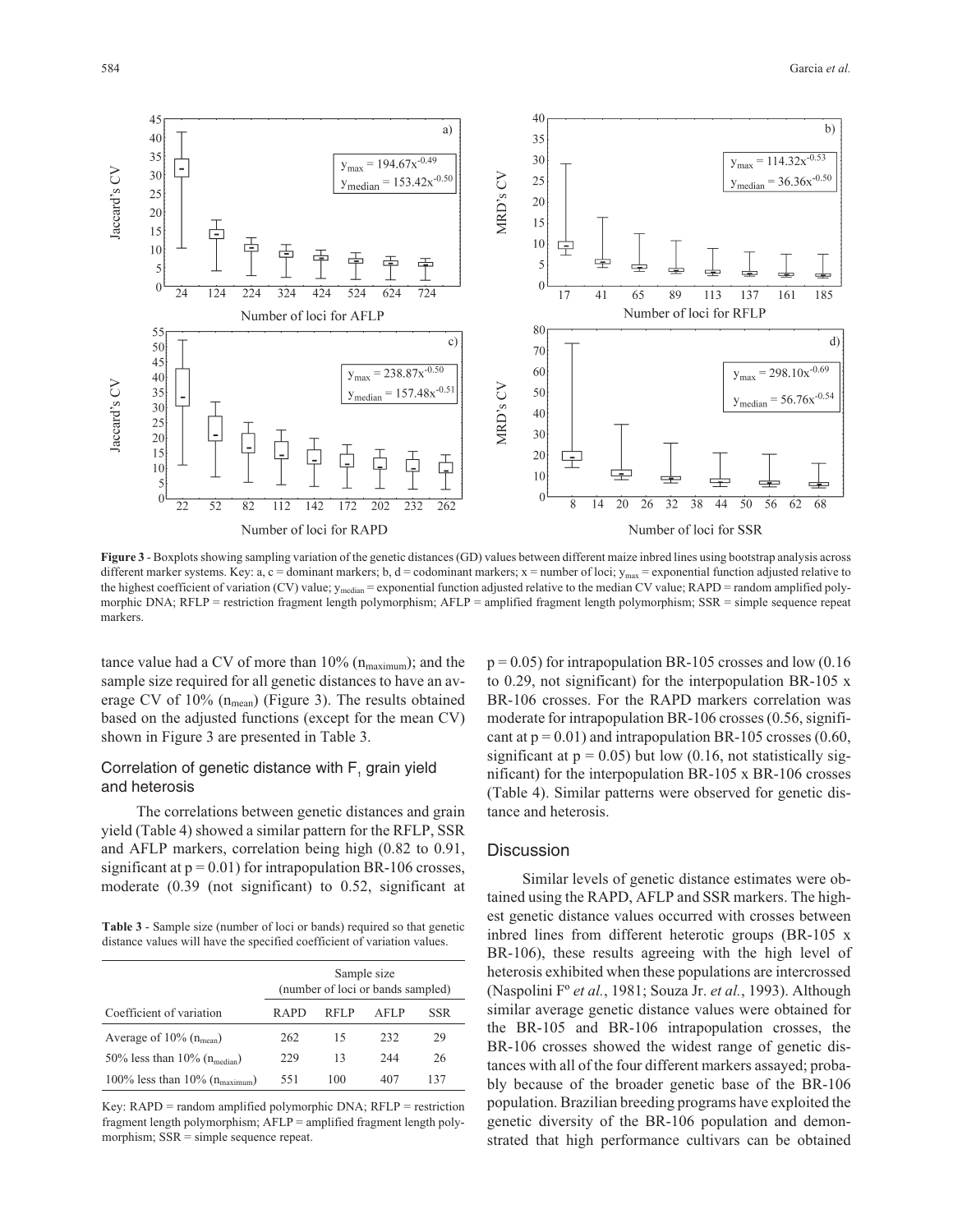| Crosses         |     | $F_1$ grain yield                  |             |          |            | Heterosis   |             |          |            |
|-----------------|-----|------------------------------------|-------------|----------|------------|-------------|-------------|----------|------------|
|                 |     | Person correlation coefficient (r) |             |          |            |             |             |          |            |
|                 | N   | <b>RAPD</b>                        | <b>RFLP</b> | AFLP     | <b>SSR</b> | <b>RAPD</b> | <b>RFLP</b> | AFLP     | <b>SSR</b> |
| BR-105 x BR-105 | 28  | $0.60*$                            | 0.39        | $0.52*$  | $0.52*$    | $0.52*$     | 0.43        | $0.52*$  | 0.45       |
| BR-106 x BR-106 | 45  | $0.56**$                           | $0.82**$    | $0.91**$ | $0.82**$   | $0.82*$     | $0.78*$     | $0.87**$ | $0.79**$   |
| BR-105 x BR 106 | 80  | 0.16                               | 0.18        | 0.29     | 0.16       | $-0.14$     | 0.13        | 0.23     | 0.03       |
| Among all       | 153 | $0.47**$                           | $0.60**$    | $0.71**$ | $0.58**$   | $0.32**$    | $0.56**$    | $0.67**$ | $0.49**$   |

**Table 4** - Pearson correlation coefficient (r) between genetic distance (GD) and F<sub>1</sub> grain yield and heterosis for different maize crosses within and between heterotic groups as calculated using data from random amplified polymorphic DNA (RAPD), restriction fragment length polymorphism (RFLP), amplified fragment length polymorphism (AFLP) and simple sequence repeat (SSR) markers.

Data from: RAPD, Lanza *et al.*, (1997); RFLP, Benchimol *et al.* (2000); AFLP and SSR, Barbosa *et al.* (2003). N = number of crosses; \* Significant at  $p = 0.5$ ; \*\* Significant at  $p = 0.01$ .

from this population (Gerage *et al.*, 1988, 1989). The correlation coefficient values between genetic distance and hybrid performance for the four markers assayed were similar to the correlation values between genetic distance and heterosis, not only for the inter or intrapopulation crosses but also for all crosses combined.

The RFLP assay reflects restriction size variation spread across the genome, because the use of RFLP markers resulted in the greatest average number of alleles per *locus* as compared to the other marker systems tested. We found that estimates of polymorphism information content (PIC) based on RFLP measures had the lowest standard deviations and were the most informative. As expected, the PIC distributions revealed that, in terms of genetic distance, dominant markers had lower levels of polymorphism as compared to codominant markers. However, we also found that SSRs markers gave a more heterogeneous distribution for individual PIC values than RFLP markers, although this might have been due to the low number of polymorphic *loci* evaluated for this marker (Barbosa *et al.*, 2003). Although the AFLP markers gave the lowest mean PIC value they provided a similar degree of polymorphism information content to that provided by the RAPD markers, which agrees with the results published by Becker *et al.* (1995), Russell *et al.* (1997) and Pejic *et al.* (1998).

Comparison of the genetic distances generated by different molecular markers in diversity studies have been reported by several authors (Hahn *et al.*, 1995; Russell *et al.*, 1997; Yang *et al.*, 1996) and have revealed only moderate agreement between genetic distance estimates made using RFLP and RAPD markers. Pejic *et al.* (1998) compared different molecular markers to assess the genetic similarities between maize inbred lines and found great differences in the RAPD similarity clustering pattern. The results obtained in our study showed high agreement between RFLP and AFLP genetic distance estimates, such estimates having also been highly correlated in other studies (Russell *et al.*, 1997; Melchinger *et al.*, 1998). Indeed, we found that the RFLP and AFLP markers produced sufficient numbers of polymorphic bands to produce reliable genetic distance

estimates with high correlations between these two marker systems, the similarity between the results being explainable by the fact that they are similar techniques based on restriction site changes.

Although the SSR and RAPD markers did not result in sufficient numbers of polymorphic bands to produce a mean CV of 10% (Figure 3) it is possible that additional bands would lead to lower CV values and increase the reliability of genetic distance estimates. Even though the CV values were not low enough to indicate a high level of precision the SSR markers produced high, and the RAPD markers moderate, correlations between the genetic distance estimates and hybrid performance and heterosis for the BR-106 intrapopulational crosses. Our results points to the need to adopt different strategies for selecting markers and choosing an upper number of SSR and RAPD markers.

An average CV value of 10% is often cited as being necessary to achieve precise genetic distance estimates (dos Santos *et al.*, 1994; Halldén *et al.*, 1994; Thormann *et al.*, 1994; Tivang *et al.*, 1994). Because the box-plots for each of our groups of samples were skewed we used the mean, median and maximum CV values to determine the adequate number of polymorphic *loci* needed for acceptable precision. The box-plots (Figure 3) show what happens when the genetic distance CV values, which are different for dominant and codominant markers, are high. The choice of the appropriate number of polymorphic *loci* required for a reliable estimation of genetic distance is influenced by the criteria used, and it appears that the maximum and median CV values are the best choice for evaluating the precision of the genetic distance estimates based on molecular marker data sets. From the analysis of our data it appears that the maximum CV value appears to be, in most cases, the best guarantee for producing reliable estimates of genetic distance. For dominant markers, where the distribution is skewed towards lower genetic distance CV values, the use of mean or median CV values may lead to errors because some of the genetic distance values will not fall within the required level of precision. For codominant markers, however, the distribution of values within each sample is skewed to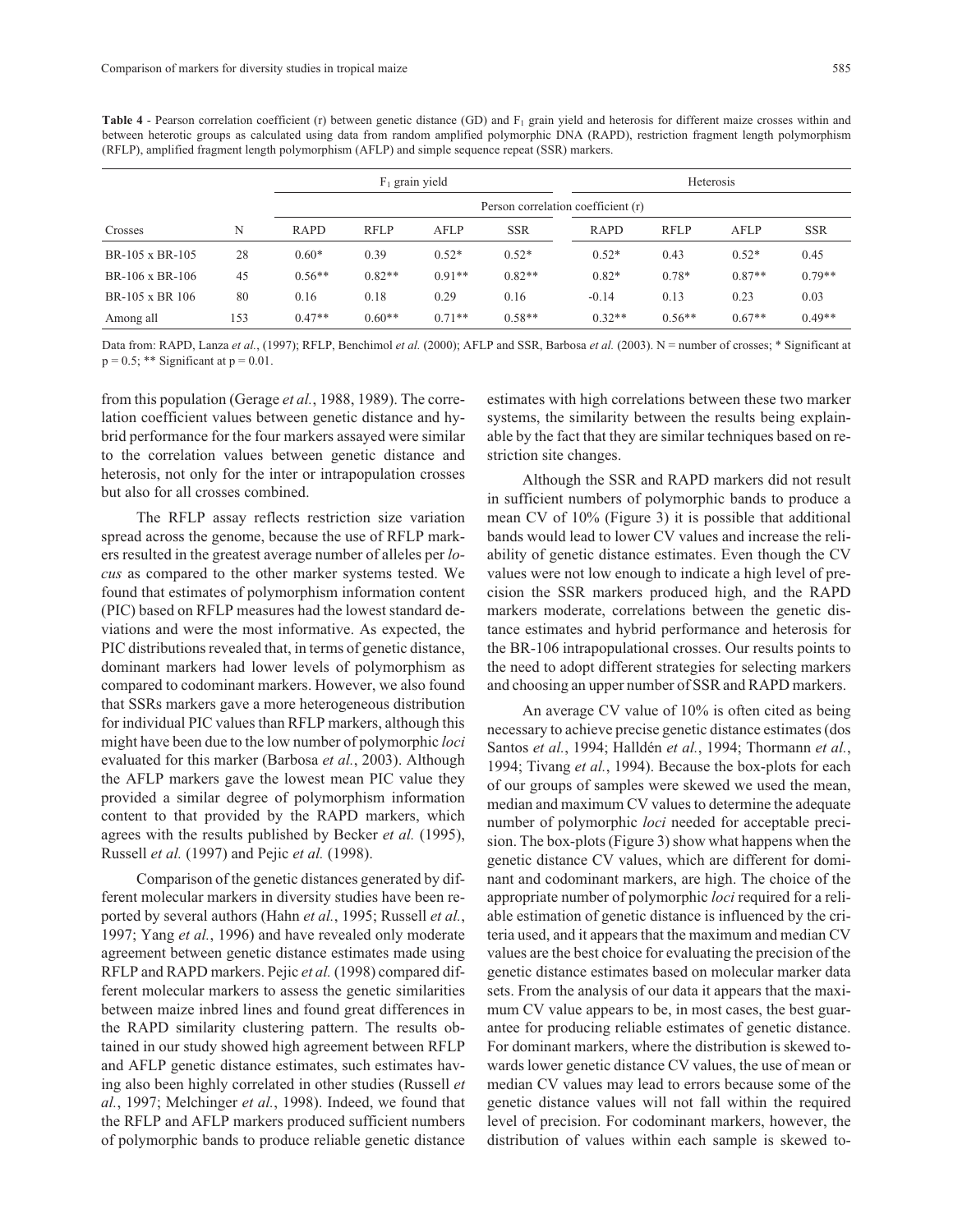wards the higher values and it appears that mean or median CV values should be appropriate. We also found extremely high (almost 100%) coefficients of determination for the adjusted equations for both codominant and dominant markers, indicating that extrapolation to outlying points could be done.

Thormann *et al.* (1994) reported that the number of bands required for a mean CV of 10% was 327 for RAPD and 294 for genomic RFLPs to estimate genetic relationships within and between cruciferous species. Pejic *et al.* (1998) performed a bootstrap procedure to evaluate the variation in the genetic similarities between temperate maize inbred lines across different marker systems and suggested that 150 bands were sufficient for reliable estimates of genetic similarities. Our data indicates that when measuring genetic distances 229 RAPD bands would be required to achieve a median CV value of 10% while 526 RFLP bands would be needed for a maximum CV of 10%. Our AFLP and RFLP genetic distance data appeared to have less dispersion, with only 185 RFLP *loci* being needed to produce a median CV of less than 5%.

Our results indicate that, apart from the RAPD markers, the other DNA marker systems provided consistent information for diversity studies on tropical maize populations and produced genetic distance estimates which were in good agreement. The RFLP system appears to be the most robust marker assay in terms of the amount of polymorphism surveyed, although, in practice, it is still a very laborious technique. The SSR markers were promising in terms of the polymorphism and information content revealed, but may involve some additional initial costs associated with primer development. The results also suggest that the number of *loci* evaluated should be increased.

Our results suggest that AFLP markers are the best choice for the evaluation of diversity and assessing the genetic relationships between tropical maize inbred lines with high accuracy. The AFLP system presents good levels of precision in its genetic estimates and single crosses prediction. AFLP also correlates highly with results obtained using the RFLP system and is a fast and reliable system capable of supporting a multiplex approach not requiring previous knowledge of DNA sequencing.

#### Acknowledgments

This work was supported by the Brazilian agency FAPESP (contract 94/1684-8) which also provided a postgraduate fellowship to L.L.B. The Brazilian agency CNPq provided fellowships to C.L.S. Jr. and A.P.S. and a post-graduate fellowship to A.M.M.B.

## References

Ajmone Marsan P, Castiglioni P, Fusari F, Kuiper M and Motto M (1998) Genetic diversity and its relationship to hybrid performance in maize as revealed by RFLP and AFLP markers. Theor Appl Genet 96:219-227.

- Barbosa AMM, Geraldi IO, Benchimol LL, Garcia AAF, Souza Jr CL and Souza AP (2003) Relationship of intra- and interpopulation maize single crosses hybrid performance and genetic distances computed from AFLP and SSR markers. Euphytica 130:87-99.
- Becker J, Vos P, Kuiper M, Salamini F and Heun M (1995) Combined mapping of AFLP and RFLP markers in barley. Mol Gen Genet 249:65-73.
- Benchimol LL, Souza Jr CL, Garcia AAF, Kono PMS, Mangolim CA, Barbosa AMM, Coelho ASG and Souza AP (2000) Genetic diversity in tropical maize inbred lines: Heterotic group assignment and hybrid performance determined by RFLP marker. Plant Breeding 119(6):491-496.
- Bohn M, Utz HF and Melchinger AE (1999) Genetic similarities among winter wheat cultivars determined on the basis of RFLPs, AFLPs, and SSRs and their use for predicting progeny variance. Crop Sci 39:228-237.
- Botstein D, White RL, Skolnick M and Davis RW (1980) Construction of a genetic linkage map in man using restriction fragment length polymorphisms. Am J Hum Genet 32:314- 331.
- Davierwala AP, Chowdari KV, Shiv Kumar, Reddy APK, Ranjekar PK and Gupta VS (2000) Use of three different marker systems to estimate genetic diversity of Indian elite rice varieties. Genetica 108:269-284.
- Demeke T, Sasikumar B, Hucl P and Chibbar RN (1997) Random Amplified Polymorphic DNA (RAPD) in cereal improvement. Maydica 42:133-142.
- dos Santos JB, Nienhuis J, Skroch P, Tivang J and Slocum MK (1994) Comparison of RFLP genetic markers in determining genetic similarity among *Brassica oleracea* L. genotypes. Theor Appl Genet 87:909-915.
- Dudley JW, Saghai Maroof MA and Rufener GK (1991) Molecular markers and grouping of parents in a maize breeding program. Crop Sci 31:718-723.
- Gerage, AC, Bianco R, Nazareno NRX and de Araújo PM (1988) Avaliação Estadual de Cultivares de Milho Safra 1987/88. IAPAR, PR. Informe de Pesquisa 88.
- Gerage AC, Gomes J, Bianco R and Carneiro GES (1989) Avaliação Estadual de Cultivares de Milho safra 19888/89. IAPAR, Paraná, Informe de Pesquisa 89.
- Gerber S, Mariette S, Streiff R, Bodénès C and Kremer A (2000) Comparison of microsatellites and amplified fragment length polymorphism markers for parentage analysis. Mol Ecol 9:1037-1048.
- Garcia-Mas J, Oliver M, Gómez-Paniagua H and De Vicente MC (2000) Comparing AFLP, RAPD and RFLP markers for measuring genetic diversity in melon. Theor Appl Genet 101:860-864.
- Goodman MM and Stuber CW (1983) Races of maize. VI isozyme variation among races of maize in Bolivia. Maydica 28, 273-280.
- Hahn V, Blankenhorn K, Schawall M and Melchinger AE (1995) Relationships among early European maize inbreds: III. Genetic diversity revealed with RAPD markers and comparison with RFLP and pedigree data. Maydica 40:299-310.
- Halldén C, Nilsson NO, Rading IM and Säll T (1994) Evaluation of RFLP and RAPD markers in comparison of *Brassica napus* breeding lines. Theor Appl Genet 88:123-128.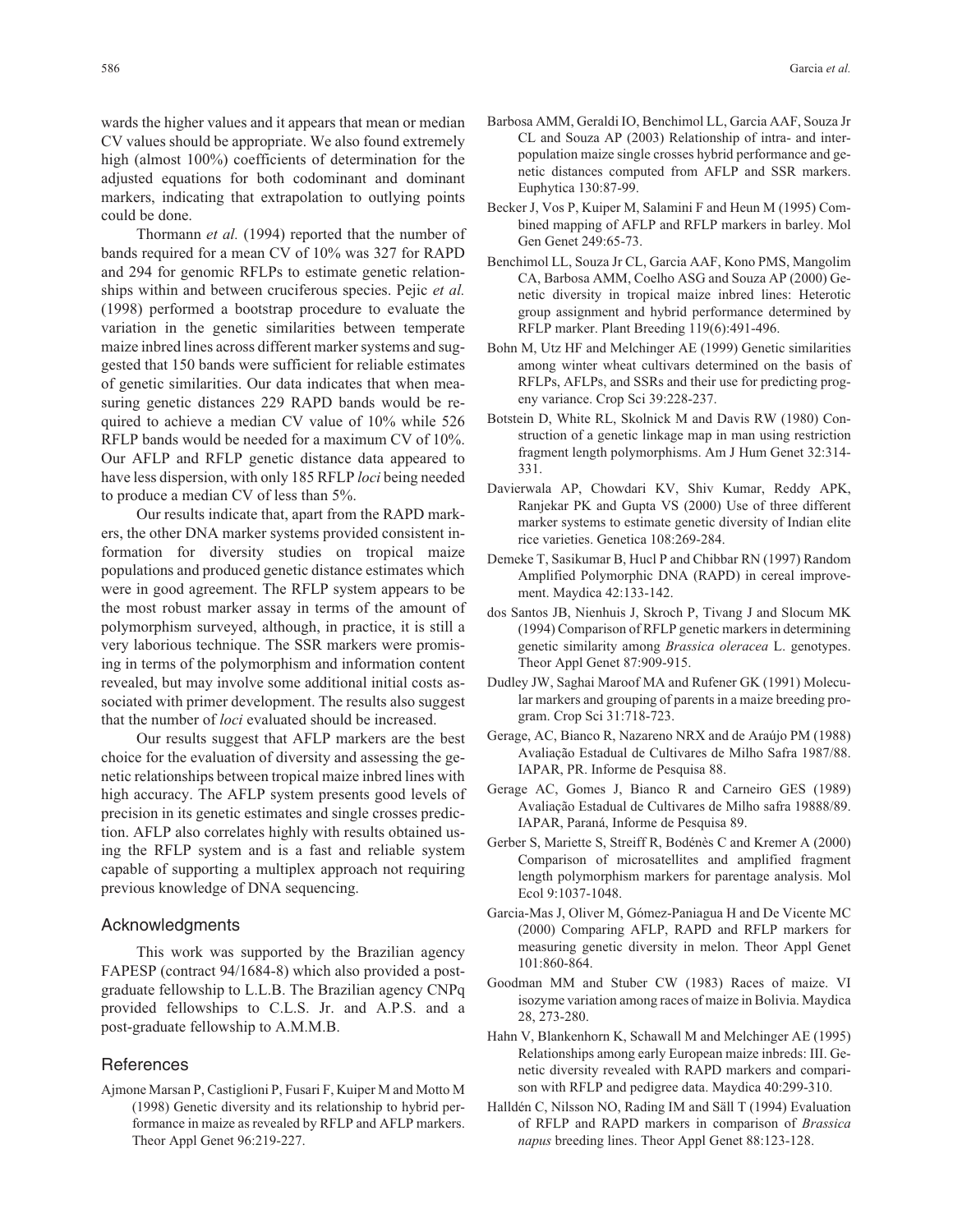- Hoisington D, Khairallah M and Gonzalez-de-Leon D (1994) Laboratory Protocols: CIMMYT Applied Molecular Genetics Laboratory. 2nd edition. CIMMYT, DF, Mexico.
- Jaccard P (1908) Nouvelles recherches sur la distribuition florale. Bull Soc Vaud Nat 44:223-270.
- Karp A, Edwards K, Bruford M, Vosman B, Morgante M, Seberg O, Kremer A, Boursot P, Arctander P, Tautz D and Hewitt G (1997) Newer molecular technologies for biodiversity evaluation: Opportunities and challenges. Nature Biotechnol 15:625-628.
- King G, Nienhuis J and Hussey C (1993) Genetic similarity among ecotypes of *Arabidopsis thaliana* estimated by analysis of restriction fragment length polymorphisms. Theor Appl Genet 86:1028-1032.
- Lanza LLB, Souza Jr CL, Ottoboni LMM, Vieira MLC and Souza AP (1997) Genetic distance of inbred lines and prediction of maize single-cross performance using RAPD markers. Theor Appl Genet 94:1023-1030.
- Lima MLA, Garcia AAF, Oliveira KM, Matsuoka S, Arizono H, Souza Jr CL and Souza AP (2002) Analysis of genetic similarity detected by AFLP and coefficient of parentage among genotypes of sugar cane (*Saccharum spp*.). Theor Appl Genet 104:30-38.
- Lynch M and Walsh JB (1998) Genetics and Analysis of Quantitative Traits. Sinauer Assocs., Inc., Sunderland, MA.
- Mc Gregor CE, Lambert CA, Greyling MM, Louw JH and Warnich L (2000) A comparative assessment of DNA fingerprinting techniques (RAPD, ISSR, AFLP and SSR) in tetraploid potato (*Solanum tuberosum* L.) germplasm. Euphytica 113:135-144.
- Messmer MM, Melchinger AE, Boppenmaier J and Herrmann RG (1993) Relationships among early European maize (*Zea mays* L.) inbred Lines: II. Comparison of pedigree and RFLP data. Crop Sci 33:944-950.
- Miller M (1997) TFPGA Tools for population genetic analyses, version 1.3, Northern Arizona University.
- Morgante M and Olivieri AM (1983) PCR-amplified microsatellites as markers in plant genetics. The Plant J 3:175-182.
- Naspolini  $F^{\circ}$  V, Gama EEG, Vianna RT and Moro JR (1981) General and specific combining ability for yield in a diallel cross among 18 maize populations. Rev Bras Genet 4:571-577.
- Neale DB and Harry DE (1994) Genetic mapping in forest trees: RFLPs, RAPDs and beyond. Ag Biotech News Inf 6:107N-114N.
- Pejic I, Ajmone-Marsan P, Morgante M, Kozumplick V, Catiglioni P, Taramino G and Motto M (1998) Comparative analysis of genetic similarity among maize inbred lines detected by RFLPs, RAPDs, SSRs, and AFLPs. Theor Appl Genet 97:1248-1255.
- Powell W, Morgante M, Andre C, Hanafey M, Vogel J, Tingey S and Rafalski A (1996) The comparison of RFLP, RAPD, AFLP and SSR (microsatellite) markers for gemplasm analysis. Molecular Breeding 2:225-238.
- Rezende GSP and Souza Jr CL (2000) A reciprocal recurrent selection procedure outlined to integrate hybrid breeding programs in maize. J Genet Breed 54:57-66.
- Rohlf FJ (1997) NTSYS-pc numerical taxonomy and multivariate analysis system, version 2.0. Exeter Publications, N.Y.
- Rongwen J, Cregan PB, Akkaya MS, Bhagwat AA and Lavi U (1995) The use of simple sequence repeat DNA markers for

soybean genotype identification. Theor Appl Genet 90:43- 48.

- Russell RJ, Fuller JD, Macaulay M, Hats BG, Jahoor A, Powell W and Waugh R (1997) Direct comparison of levels of genetic variation among barley accessions detected by RFLPs, AFLPs, SSRs and RAPDs. Theor Appl Genet 95:714-722.
- SAS Institute (1999) SAS language guide for personal computers. Release 8.0 edition. SAS Inst., Cary NC, USA.
- Senior ML and Heun M (1993) Mapping maize microssatellites and polymerase-chain-reaction confirmation of the targeted repeats using a ct primer. Genome 36:884-889.
- Smith OS, Smith JSC, Bowen SL, Tenborg RA and Wall SJ (1990) Similarities among a group of elite maize inbreds as measured by pedigree,  $F_1$  heterosis, and RFLPs. Theor Applied Genet 80:833-840.
- Smith JSC, Chin ECL, Shu H, Smith OS, Wall SJ, Senior ML, Mitchell SE, Kresovich S and Ziegle J (1997). An evaluation of the utility of SSR *loci* as molecular markers in maize (*Zea mays* L.): Comparisons with data from RFLPs and pedigree. Theor Appl. Genet 95:163-173.
- Sokal RR and Rohlf FJ (1995) Biometry: The Principles and Practice of Statistics in Biological Research. 3rd edition. Freeman and Company, New York, pp 44-47.
- Souza Jr CL, Santos MX, Magnavaca R and Gama EEG (1993) Estimativas de parâmetros genéticos na interpopulação de milho BR-105 x BR-106 e suas implicações no melhoramento. Pesq Agropec Bras 28:473-479.
- Taramino G and Tingey S (1996) Simple sequence repeats for gemplasm analysis and mapping in maize. Genome 39:277- 287.
- Tautz D (1989) Hypervariability of simple sequences as a general source of polymorphic DNA markers. Nucleic Acids Res 17:6463-6471.
- Thormann CE, Ferreira ME, Camargo LEA, Tivang JG and Osborn TC (1994) Comparison of RFLP and RAPD markers to estimating genetic relationships within and among cruciferous species. Theor Appl Genet 88:973-980.
- Tivang JG, Nienhuis J and Smith OS (1994) Estimation of sampling variance of molecular marker data using the bootstrap procedure. Theor Appl Genet 89:259-264.
- Vos P, Rogers R, Bleeker M, Reijans M, Van de Lee T, Hornes M, Fritjers A, Pot J, Peleman J, Kuipe M and Zabeau, M (1995) AFLP: A new technique for DNA fingerprinting. Nucleic Acids Res 23:4407-4414.
- Williams JKF, Kubelik AR, Livak KG, Rafalki JA and Tingey SV (1990) DNA polymorphisms amplified by arbitrary primers are useful as genetic markers. Nucl Acids Res 18:6531- 6535.
- Wu KS and Tanksley SD (1993) Abundance, polymorphism and genetic mapping of microsatellites in rice. Mol Gen Genet 241:225-235.
- Yang W, de Oliveira AC, Godwin I, Schertz K and Bennetzen JL (1996) Comparison of DNA marker technologies in characterizing plant genome diversity: Variability in Chinese sorghums. Crop Sci 36:1669-1676.
- Zabeau M and Vos P (1993) Selective restriction fragment amplification: A general method for DNA fingerprinting. European Patent Application number 92402629.7. Publication number 0534858A1.